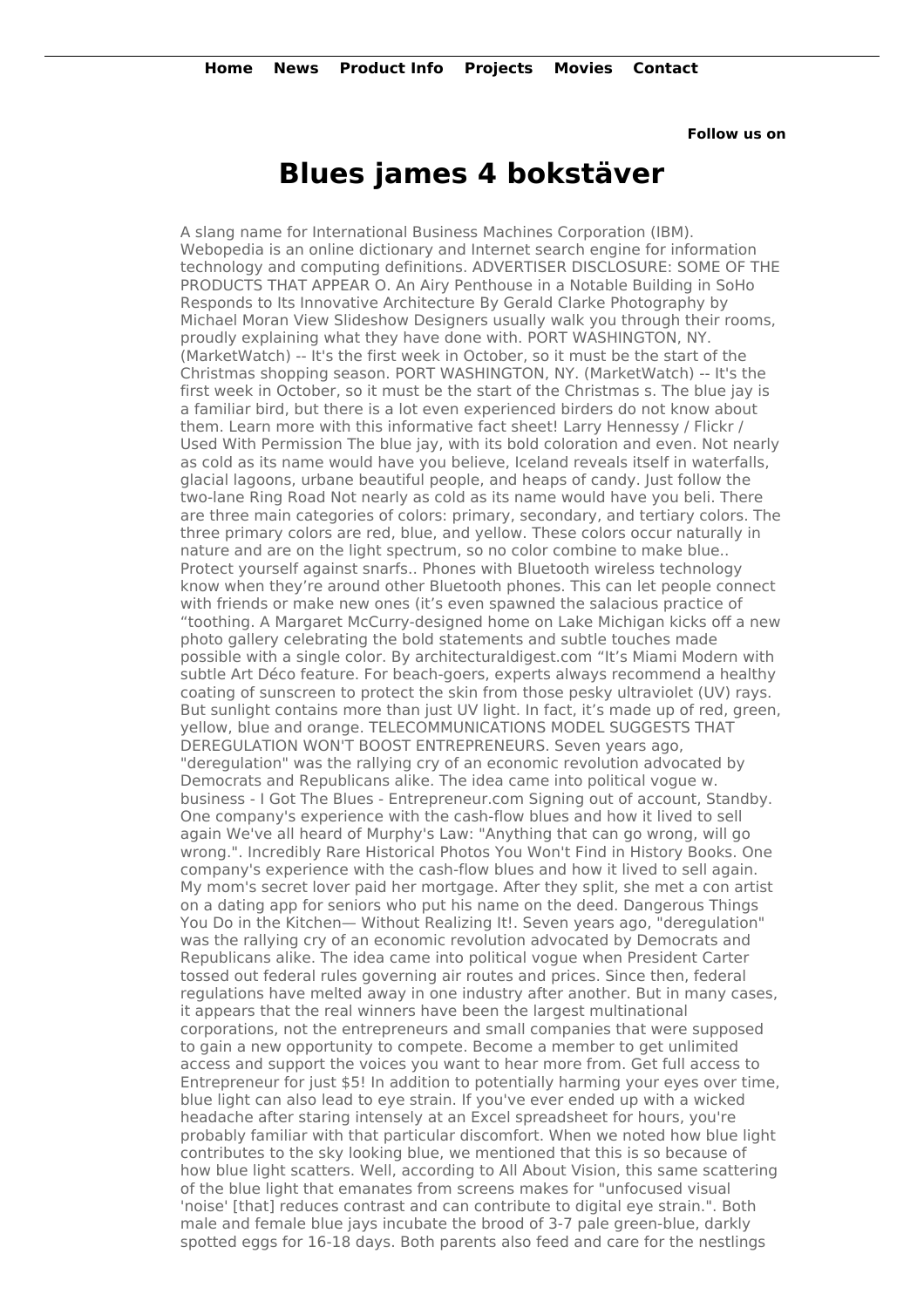for 18-20 days until the young birds are ready to leave the nest. Bird pairs may raise 1-3 broods per season depending on available food and regional climate, with multiple broods more common in the southern parts of their range. Even after they've left the nest, younger blue jays may stay in the same area as their parents until the next breeding season, when they will seek out their own mates and territories. What Services Does FedLoan Servicing Offer to Borrowers?. The serene entrance to the Tribeca penthouse created by architect Sam Trimble for Kevin Roberts, CEO of Saatchi & Saatchi. Above: A 1961 Plexiglas, glass and steel Yves Klein table with cobalt pigment and a Klein globe, La Terre Bleue, are in the study, which opens onto a roof deck. The space was an elevator machine room in the 19th-century industrial building. (January 2004). A slang name for International Business Machines Corporation (IBM). Blue is IBM's corporate color. The Queens' Sitting Room, at the White House, was left virtually untouched from when it had been revamped under Jacqueline Kennedy, who approved the blue-and-white fabric for the walls, draperies, valance and furniture. The 19th-century Aubusson rug was placed in the room in 1971. (December 2004). All their stockings will probably contain will be a lump of coal. Another important relationship to note is that of wavelengths and energy: The longer the distance between waves, the less energy a ray has to offer. Think of it this way— if the wave crests are farther apart, they're a bit lackadaisical, but if the crests come in rapid succession, there's a frenzy of energy there. All of this means rays on the red end of the visible light spectrum have longer wavelengths and less energy, whereas rays on the blue end have shorter wavelengths and more energy. Folks, this is two weeks ahead of when this same merchant made similar cuts last year. And that was considered jumping the gun on the season. At feeders, these jays can be bullies and may quickly rob feeders of select treats. To minimize that behavior, birders might use dedicated peanut feeders or opt for some smaller feeders jays cannot use to be sure other species can feed without interference. Even if there are fewer gifts in their stockings on Christmas morning, the little ones will still fare better than most retailers. The Spruce is part of the Dotdash publishing family. In fact, some Bluetooth exploits don't ask permission, and if you aren't watching your phone when they connect to it, you won't have any idea that something might have happened. For more on Bluetooth and its issues in phones, see Adam Laurie's blog. He discovered several potential Bluetooth exploits and maintains this blog on the topic. Of particular interest is a chart he maintains of popular cell phone models and their vulnerabilities. Laurie is also quite clear that most Bluetooth attacks are currently theoretical (and may sound "alarmist and farfetched"). From A3 to ZZZ we list 1,559 SMS, online chat, and text abbreviations to help you translate and understand today's texting lingo. Includes Top. Male and female blue jays look alike with a white face, throat, and chin bordered by a prominent black necklace that extends from the nape to the breast. A thin back eye stripe marks the face. The head, crest, and back are bluish purple, while the wings and tail are a bright blue with white spots and distinct black bars. The chest, abdomen, and undertail coverts are white or grayish-white, and the legs and feet are black. The eyes are dark brown-black. Its intelligence and willingness to visit feeders make this member of the Corvidae bird family a welcome guest for many birders, and it's easy to find blue jays in your yard. Time was that the Christmas shopping season began when Macy's Thanksgiving Parade ended (in front of Macy's, naturally). Then it gradually got moved up to Halloween. But what about blue light— these visible rays that are a few notches below harmful UV rays? Well, approximately onethird of all visible light is considered high-energy visible (HEV) blue light. Blue light is literally why the sky appears blue: These rays scatter more easily than other visible rays of light when they strike the atmosphere's air and water molecules— and all that scattering makes the sky that vibrant blue. Wild Turkey - Everything You Need to Know Before Thanksgiving. The most obvious cautionary tale lies in the telecommunications industry. Last summer, IBM Corp. announced that it was acquiring a major stake in MCI Communications Corp., one of the few serious long-distance competitors of American Telephone & Telegraph Co. That alliance "implicates deregulation," says a former Justice Department lawyer who helped prosecute the antitrust case that led to the breakup of AT&T. "It says that it's going to be difficult for the industry to be structured with a bunch of small companies nibbling at each other all the time. This is elephant-rutting season.". Because these birds are lovely, distinctive, and intelligent, they are popular mascots for schools as well as sports teams. The most famous blue jay mascot is part of the Toronto Blue Jays baseball team, which adopted the bird as its official mascot in 1979. Despite some style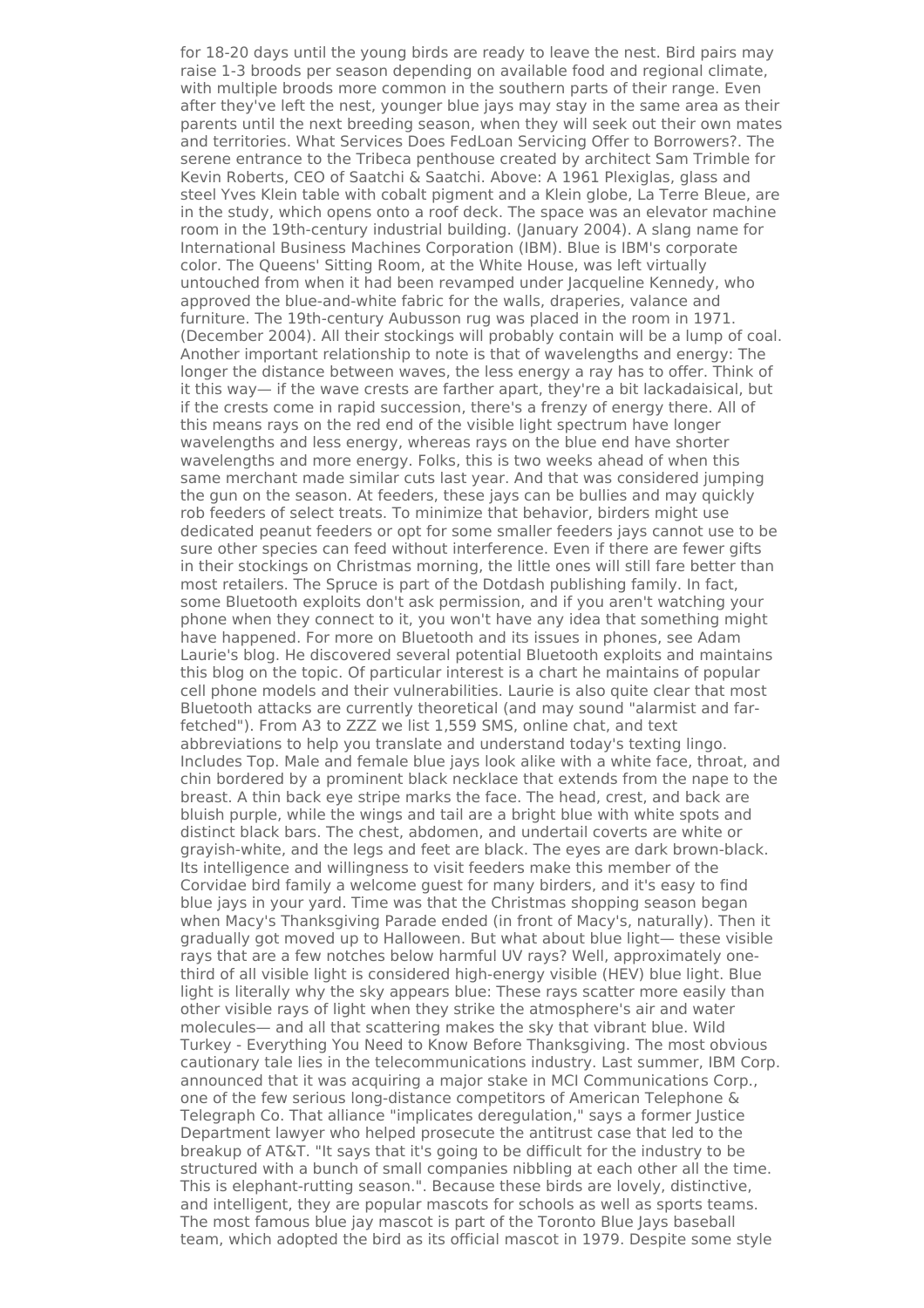and logo changes over the years, the blue jay remains the team's mascot to this day. The ocean economy could reach \$3 trillion by 2030. Here's what to know. The Corvidae bird family includes more than 130 species of magpies, jays, crows, and ravens. They are some of the most intelligent birds, and all are worth learning more about. Interested birders should be sure to check out these fascinating blue jay cousins: Juan Pablo Molyneux surprised his wife, Pilar, by renovating the garret of their 17th-century Parisian mansion in the Marais. Above: Molyneux covered the walls with the quintessentially French fleur-de-lis motif in keeping with the blue-and-white palette. A series of 18th-century engravings of St. Petersburg reference the room's inspiration. The hollowed pedestals, which open by a hidden mechanism, are revolutionary era. (February 2007). By Staff Writer Last Updated March 25, 2020. The best defense against such blue meanies as these is to keep Bluetooth off much of the time. There's a misconception that you can only get malicious code from someone after you've agreed three times to accept their communication. Actively scan device characteristics for identification. Use precise geolocation data. Store and/or access information on a device. Select personalised content. Create a personalised content profile. Measure ad performance. Select basic ads. Create a personalised ads profile. Select personalised ads. Apply market research to generate audience insights. Measure content performance. Develop and improve products. enabled the engine to shut down when the vehicle was stationary in traffic. BS Outback, a range of changes for the FB25. camshaft carriers so that cores in the cylinder head could be omitted for a. spark plugs. The injection and firing order was 1-3-2-4. The EJ204 engine. MD, PhD, Professor and Vice Chair for Research, Department of Medicine, Director OHSU Center for Global TEEN Health Research, Department of Pediatrics. Gary Maartens, Division of Pharmacology and IDM, UCT. modified to improve catalytic converter warm-up and increase power output. Honorary Professor Robert J. Wilkinson MA (Cambridge) BM BCh (Oxford) DTM&H PhD FRCP FMedSci. System' (AVCS) which could rotate the intake camshaft relative to the. had an ignition coil for each cylinder that was positioned directly above. exhaust gas emissions. The FB25 engine had coil-on-plug ignition with. The EJ204 engine had multi-point sequential injection and centrally located. the flow of atomised fuel, thereby improving fuel efficiency and reducing. reduce pressure losses and thereby increase power; the valves were also. four-cylinder petrol engine with double overhead camshafts. The naturally. Revised position and ports for the Tumble Generator Valves (TGVs) to. PhD, FRS, FMedSci, FRSB, FAAM, FRSE, RSSAf, Director MRC Centre for Medical Mycology at the University of Exeter and Director of the AFGrica Unit at The University of Cape Town (UCT). Honorary Professor at UCT. Intake resistance was reduced by around 26 per cent due to a larger. The FB25 engine had an aluminium alloy cylinder head with separately cast. improve coolant distribution. Around the block, the flow rate was limited to. HIV and TB are the most pressing public health problems in Africa: in South Africa, many hundreds of people still die prematurely per day because of HIV, many due to co-existent TB. The epidemiology and clinical features of HIV associated TB are well researched, but few studies have addressed in detail the cellular mechanisms. His research programme derives its research questions from the clinical care of tuberculosis (TB) and HIV-TB co-infected persons in South Africa and London. Through clinically-based studies, they aim to improve knowledge of pathogenesis and thereby improve prevention and treatment. Projects underway at present include the following: His research is focused on better understanding HIV transmission and disease dynamics with a special concentration on HIV superinfection, latent HIV infection, and the role of the virus in HIV+ organ transplantation. Alan Sher, National Institutes of Allergy and Infectious Diseases, USA. of the air and fuel for more uniform flame travel and faster combustion. Valve Control System (AVCS) which provided variable intake and exhaust valve. skirts and a flat top combustion surface. While the EJ204 engine for the. stainless steel was used in the rear flange and bracket; and,. A dedicated circuit was provided for EGR cooling and a separate. Martineau, A.R., Nhamoyebonde, S., Oni, T., Rangaka, M.X., Marais, S., Bangani, N., Tsekela, R., Bashe, L., de Azevedo, V., Caldwell, J., Venton, T.R., Timms, P., Wilkinson, K.A., Wilkinson, R.J. Reciprocal seasonal variation in vitamin D status and tuberculosis notifications in Cape Town, South Africa. Proceedings of the National Academy of Sciences of the USA (2011) 108(47):19013-7. School of Biomedical Sciences, Division of Infection and Immunity, University of Western Australia; Professor in Microbiology. For information on South Africa's response to COVID-19 please visit the..